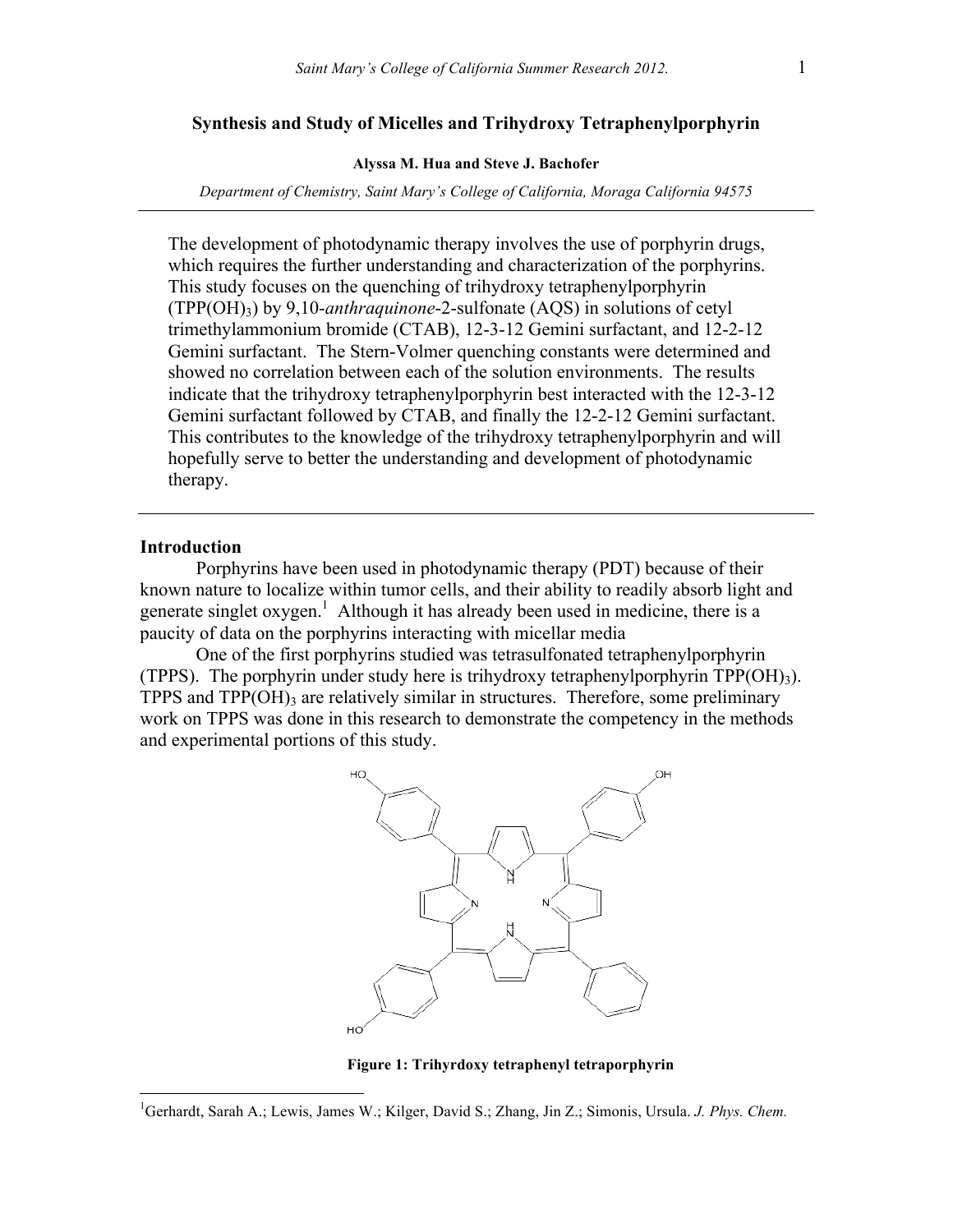It is known that porphyrins are highly polarizable<sup>2</sup> and has been reported that asymmetric porphyrins may have preferable characteristics for PDT purposes.<sup>3</sup> Vermathen *et. al.* study focuses on making one side of the porphyrin more polar and the other side more nonpolar. This may be beneficial in PDT. By having such a polarity characteristics, Vermathen *et. al.* believe the porphyrin can insert itself across the membrane of the targeted cell and destroy the entire cell rather than just rupturing the membrane of the targeted cell. With these polarity specifications, making different structure of the porphyrins becomes more difficult.

 $TPP(OH)$ <sub>3</sub> is structurally complimentary to the mono-substituted porphyrins studied by Vermathen *et. al.* In studying  $TPP(OH)_{3}$ , it is hoped that valuable contributions to these polarity concepts of porphyrins are made and will advance the uses of porphyrins in medicine.

### **Experimental Section**

*Porphyrin Synthesis.* Trihydroxy tetraphenylporphyrin (TPP(OH)3) was synthesized via the modified Adler-Longo method and specific protocols established by Bonar-Law *et. al*. <sup>4</sup> with minor adjustments to yield more trihydroxy tetraphenylporphyrin: With constant stirring, 0.214g of hyrdoxybanzaldehyde, 0.027g of benzaldehyde, and 140µL of fresh pyrrole were added to synthesis pot of 200mL of aqueous sodium dodecylsulfate (SDS), with a blanket of steadily flowing nitrogen to shield from oxygen. With the addition of these, the solution transitions from a transparent pale yellow solution to a transparent deep red-orange solution. After 30 minutes of constant stirring, a warmed 10mL solution of tetrachloroquinone (TCQ) in THF was added. Upon this addition, the transparent deep red solution immediately became am opaque purple-brown solution. The reaction was left open to air overnight with constant stirring, (oxygen from air functions as a reactant).

The resulting suspension was poured into a separatory funnel and washed with 200mL of ethyl acetate (EtOAc), 10mL of potassium hydroxide (2 Molar) (KOH), 20mL of potassium chloride (3 Molar) (KCl), and 20mL of potassium phosphate(1 Molar) at pH 7. The reaction flask was rinsed out with  $100$ mL of de-ionized water (dH<sub>2</sub>O). The aqueous layer was further washed with 100mL of EtOAc; the resulting organic layer was combined with the previously collected organic layer. The combined organic layers were subjected to further washes with  $200 \text{m}$  of  $dH_2O$ . The final organic layer was extracted and dried with excess amounts of sodium sulfate  $(Na<sub>2</sub>SO<sub>4</sub>)$ . After 30 minutes, the Na<sub>2</sub>SO<sub>4</sub> was filtered off through a glass frit and the filtrate was collected and transferred into a round-bottom flask for evaporation via the Roto-vap; the filtrate was evaporated down to  $\sim$ 10-15mL.

The final product was transferred onto a fine silica gel column (mesh size 270 to 400). The porphyrins were initially flushed down the column with  $3\%$  THF in CH<sub>2</sub>Cl<sub>2</sub>. The concentration of THF was increased (but did not exceed 12%), to assure that all retrievable products were flushed off the column. Fractions containing products were

 <sup>2</sup> Kano, Kanji; Fukuda, Kazuya; Wakami, Hideo; Nishiyabu, Ryuhei; Pasternack, Robert F. *J. Am. Chem.* 

<sup>&</sup>lt;sup>3</sup> Vermathen, Martina ; Louie, Elizabeth A.; Chodosh, Adam B. ; Ried, Sandra ; Simonis, Ursula. *Langmuir*, **2000**, *16*, 210-221.

**<sup>2000,</sup>** *16,* 210-221. <sup>4</sup> Bonar-Law, Richard P. *J. Org. Chem.* **1996,** *61*, 3629-3630.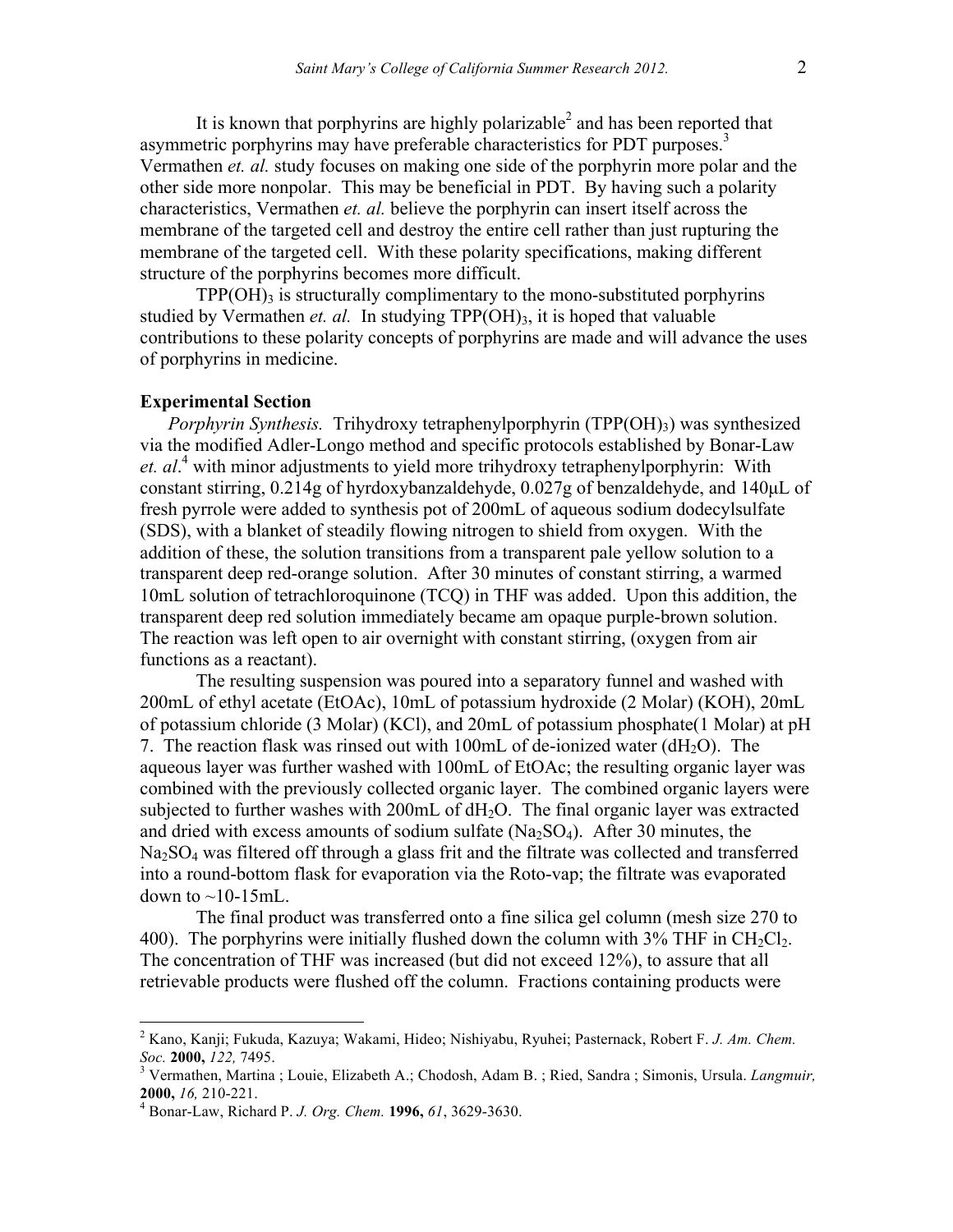transferred into small round-bottom flasks and evaporated down to ~5-10mL each. The highly concentrated fractions were then tested against a standard, (TPPS) for assurance of purity and identification. Like fractions were combined together. Once identified by  $R_f$ values, all fractions were evaporated down to dry solids via the Roto-vap, and were left to further air dry. Some fractions remained a thick oil consistency in the drying process; these received and addition of acetone and were transferred onto a watch glass and left to air-dry.

 $^{1}$ H NMR. The TPP(OH)<sub>3</sub> was thoroughly characterized by NMR. A few crystals of the product was transferred into an NMR tube and diluted with ~1mL acetone-d6. The spectrum was obtained through a high field 500MHz <sup>1</sup>H NMR.

 $UV\text{-}vis.$  UV samples of TPP(OH)<sub>3</sub> in the presence of several different surfactants, (CTAB, 12-3-12, and 12-2-12) were run on an Agilent 8453 diode array spectrophotometer. The Soret bands of the various samples were used as a general focal point for the fluorescence spectra and to discern whether the porphyrin was a monomeric or oligmeric in the micelles. The lower intensity Q bands were also recorded. Some samples required the use of a 0.10cm path length cell.

*Fluorescence Quenching.* Fluorescence samples were prepared in ~5mL test tubes and spectral analysis was done with BioTek Synergy Mx Fluorescence plate reader, sodium 2-sulfonated, 9, 10-anthraquinone (AQS) serving as the quencher. The excitation wavelength was either 410nm or 525nm for the numerous experiments. The emission wavelength range was set to 580nm to 780nm for nearly all experiments, furthermore, fluorescence quenching experiments were done for TPPS with CTAB, DTAB, and 12-3- 12 as standards and were compared to known results.<sup>5</sup>

 $1.65mg$  TPP(OH)<sub>3</sub> was dissolved in 5mL of reagent grade acetone to make a stock solution of 0.50mM TPP(OH)<sub>3</sub>. 0.5mL of the 0.50mM TPP(OH)<sub>3</sub> in acetone was transferred into a 5mL glass vial, and warmed in a hot water bath to strip away the acetone. TPP(OH) $_3$  was then dissolved with 1.25mL of 40mM surfactant and 1.25mL of  $dH_2O.$  0.10mL aliquots of the TPP(OH)<sub>3</sub>-surfactant solution is transferred into a series of 5mL test tubes and further dosed with 0.4mL of 40mM surfactant, varying concentrations of AQS (10mM stock solution made with  $dH_2O$ ), and varying amounts of dH2O (to achieve a final volume of 1mL). These samples were then transferred directly into desired wells of a 96-well plate in 0.20mL aliquots. For each surfactant, the series of samples consisted of ~6 different concentrations of AQS ranging from 0.00mM to no more than 2.50mM; see Table 1.

 <sup>5</sup> Richelli, Fernanda; Stevanin, Daniela; Jori, Guilio. *Photochemistry and Photobioloy,* **1988,** *45,* 13-18.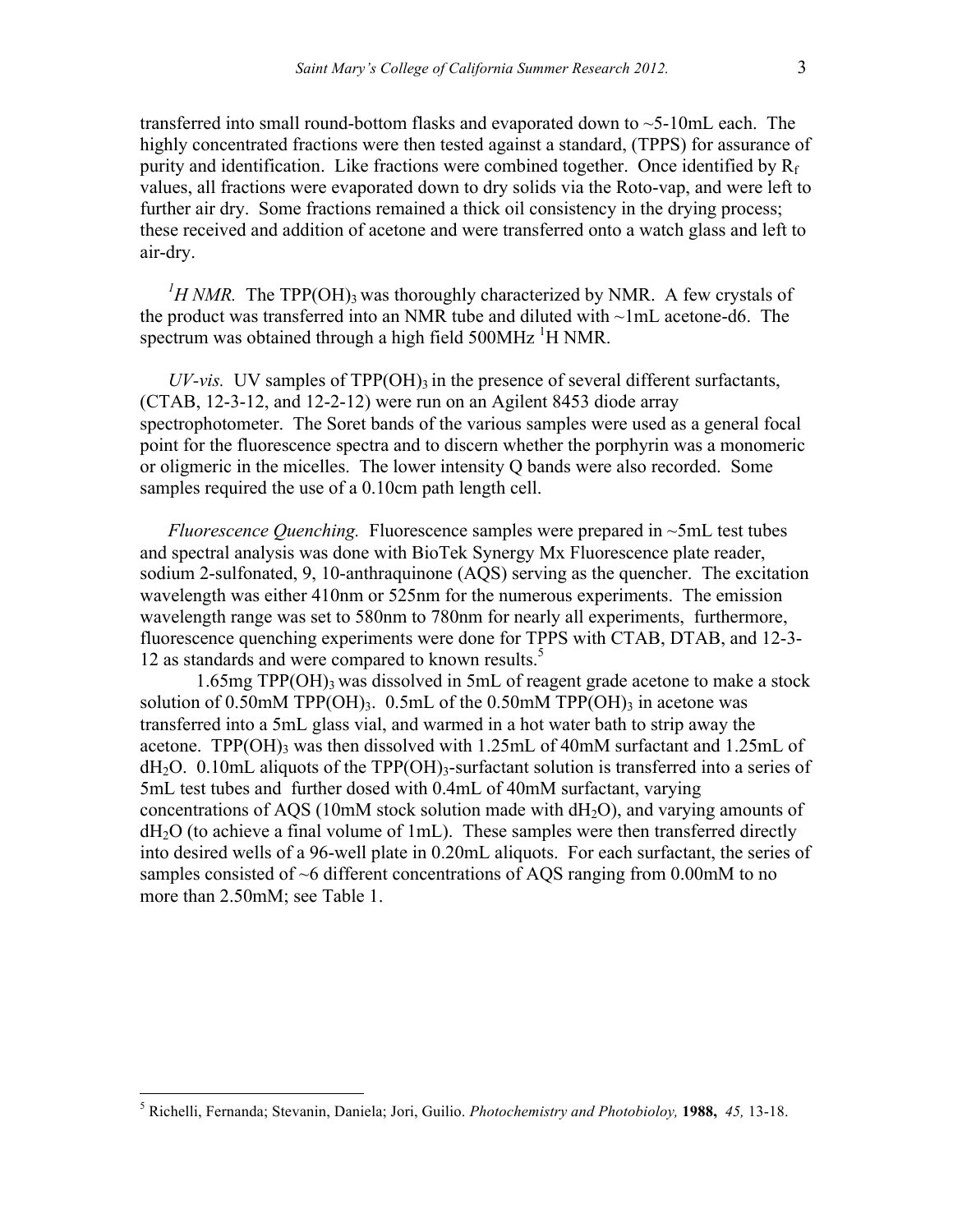| <b>Sample</b> | Vol. of<br>TPP(OH) <sub>3</sub><br>in 20mM<br>$12 - 3 - 12$ | Vol. of<br>40 <sub>mM</sub><br>$12 - 3 - 12$ | Vol. of<br>10 <sub>mM</sub><br><b>AQS</b> | Vol. of<br>dH <sub>2</sub> O | <b>Total</b><br>Vol. |
|---------------|-------------------------------------------------------------|----------------------------------------------|-------------------------------------------|------------------------------|----------------------|
| 1             | 0.10mL                                                      | 0.40mL                                       | 0.00mL                                    | 0.50mL                       | 1.00mL               |
| $\mathbf{2}$  | 0.10mL                                                      | 0.40mL                                       | 0.05mL                                    | 0.45mL                       | 1.00mL               |
| 3             | 0.10mL                                                      | 0.40mL                                       | 0.10mL                                    | 0.40mL                       | 1.00mL               |
| 4             | 0.10mL                                                      | 0.40mL                                       | 0.15mL                                    | 0.35mL                       | 1.00mL               |
| 5             | 0.10mL                                                      | 0.40mL                                       | 0.20mL                                    | 0.30mL                       | 1.00mL               |
| 6             | 0.10mL                                                      | 0.40mL                                       | 0.25mL                                    | 0.25mL                       | 1.00mL               |

**Table 1: Sample preparation information for fluorescence quenching.**

The fluorescence quenching data was used to generate Stern-Volmer plots, from which the quenching constants,  $K_{SV}$ , were determined for each TPP(OH)<sub>3</sub>-surfactant interaction.  $K_{SV}$  values infer something about the porphyrin sampling and position near the interface of the micelles.

#### **Results**

See Figure 2 for <sup>1</sup>H NMR spectrum of  $TPP(OH)$ <sub>3</sub> which was synthesized in this research. The spectrum was compared to a spectrum obtained for TPP(OH)3 obtained in previous work done by Steve Bachofer and an undergraduate and J.Geoff Allen in 1999. The two spectra have resonances at the same chemical shift values.



| $\delta$ (ppm) | <b>Splitting</b> |  |
|----------------|------------------|--|
| -2.75          | Singlet          |  |
| 6.71           | Singlet          |  |
| 7.31           | Doublet          |  |
| 7.84           | Doublet          |  |
| 8.06           | Doublet          |  |
| 8.25           | Doublet          |  |
| 8.88           | Doublet          |  |
|                |                  |  |



The Soret bands were used to narrow the emission range that would be focused on in the fluorescence quenching experiments should the range of 580nm to 780nm not work. UV-vis spectral analysis was also used to characterize  $TPP(OH)$ <sub>3</sub> based on its Soret bands and accompanying Q bands.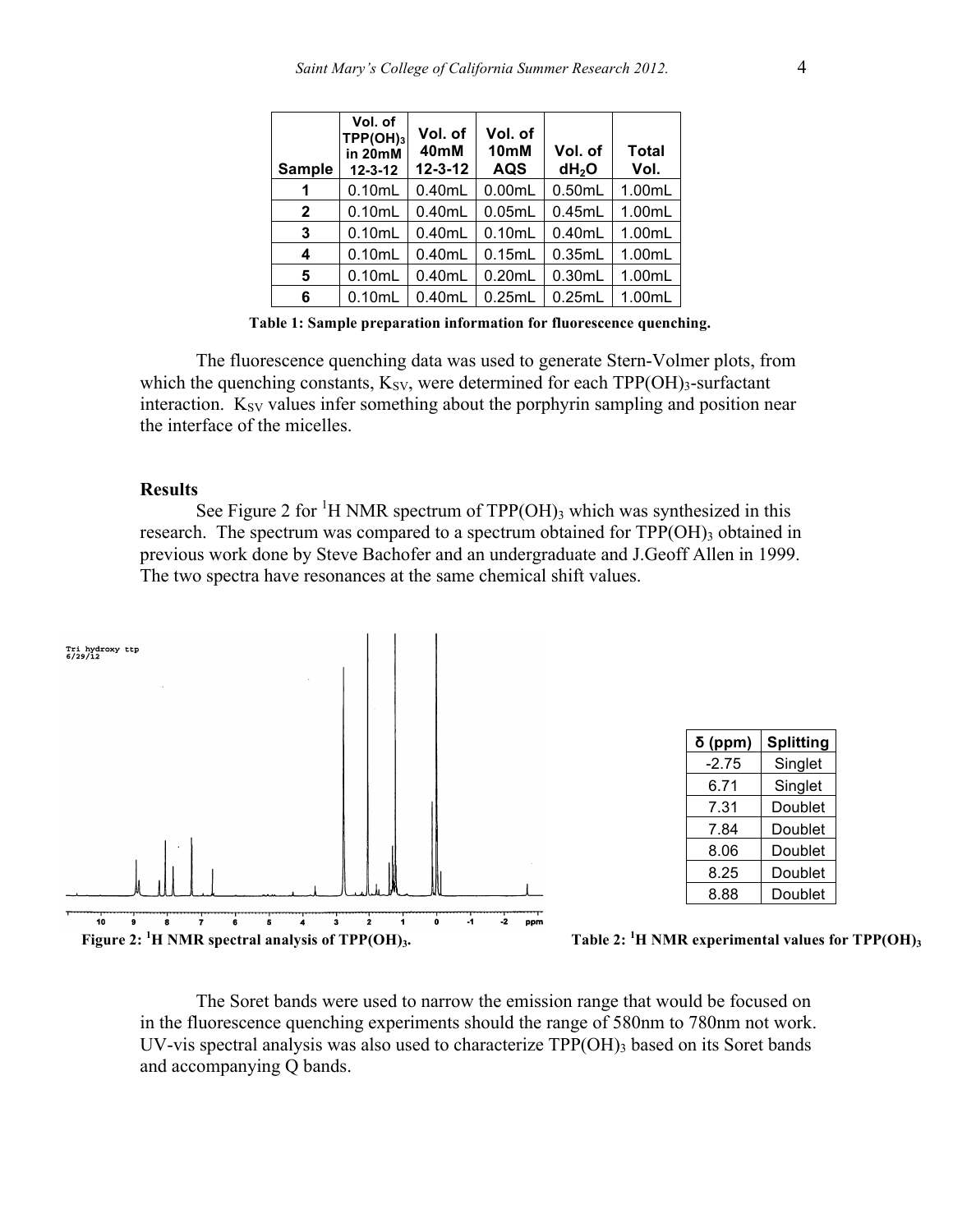The Soret band for TPP(OH)<sub>3</sub> with 12-3-12 gemini surfactant was  $\lambda_{\text{sort}} = 423 \text{nm}$ ; the Q bands were  $\lambda_{\text{Q}}$  = 520nm, 560nm, and 605nm. For these samples the porphyrin to surfactant concentration ratio was 1:120, 1: 80, and 1:40



**Figure 3: Overlaid UV-vis spectra for TPP(OH)3 and 12-3-12 gemini surfactant.**

The data retrieved from the fluorescence quenching experiment were used to generate a Stern-Volmer plot which can be seen in Figure 5. A linear line is observed as expected. The slope of this linear line is the quenching constant,  $K_{SV}$ . The fluorescence quenching experiments of TPPS with CTAB surfactant and  $2AQS$  as the quencher yield a  $K_{SV}$  value equal to 0.33mM<sup>-1</sup> which matches the reported values of Richelli.<sup>6</sup> Table 3 gives the K<sub>SV</sub> values for TPP(OH)<sub>3</sub> in the presence of  $12-2-12$  gemini surfactant,  $12-3-12$  gemini surfactant, and CTAB.

| <b>Surfactant</b> | Ksv                     |
|-------------------|-------------------------|
| $12 - 2 - 12$     | $1.50$ mM <sup>-1</sup> |
| $12 - 3 - 12$     | $6.90$ mM <sup>-1</sup> |
| CTAB              | $0.83$ m $M^{-1}$       |

**Table 3:**  $K_{SV}$  **values for TPP(OH)**<sub>3.</sub>

 <sup>6</sup> Richelli, Fernanda, *et. al. Photochemistry and Photobioloy,* **1988,** *45,* 13-18.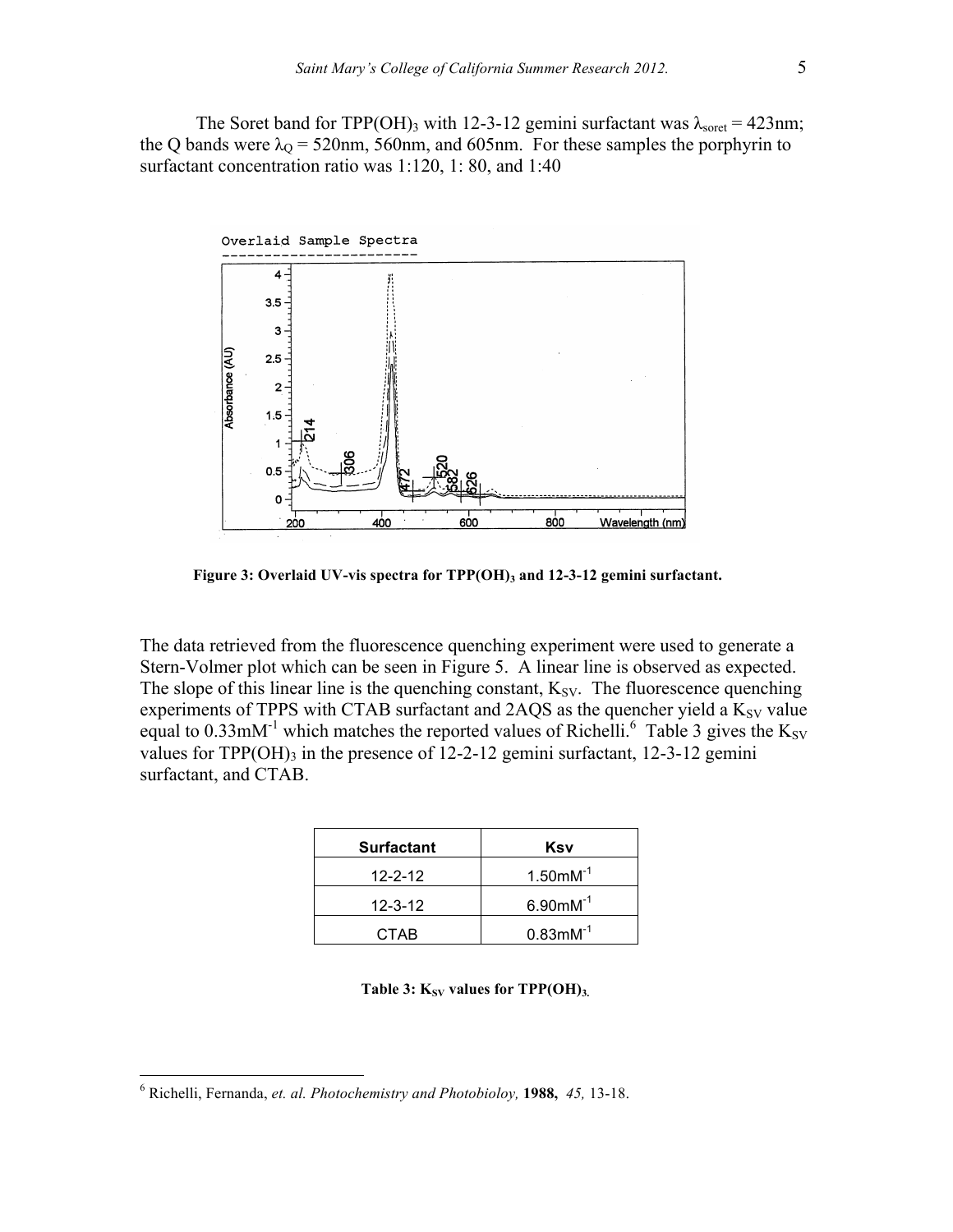

**Figure 4: Overlaid fluorescence spectral analysis of TPP(OH)3 with 12-3-12 and AQS.**



**Figure 5: Stern-Volmer plot generated from fluorescence data.**

# **Discussion**

The chemical shift values obtained from the  ${}^{1}H$  NMR spectrum confirm that TPP(OH)<sub>3</sub> was synthesized. The peak at  $\delta$  = -2.75ppm indicates that there are hydrogen atoms that have been highly shielded due to its location within the  $\pi$ -cloud. The nitrogen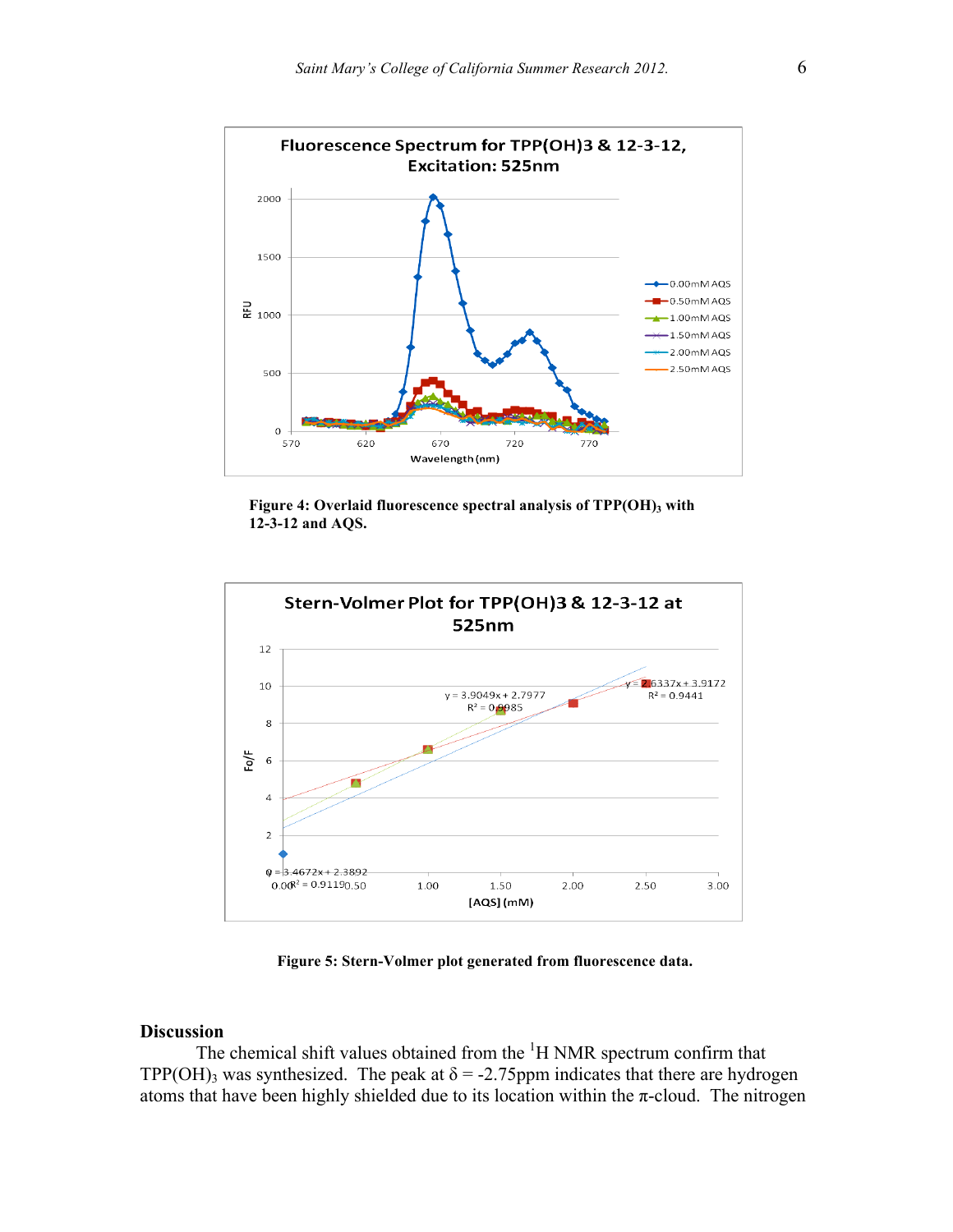atoms that form the N-H bond are responsible for the position of the protons in the highly shielded environment. The remaining chemical shifts ( $\delta$  = 6.71ppm, 7.31ppm, 7.84ppm, 8.06ppm, 8.25ppm, and 8.88ppm) account for the hydrogen atoms located on the phenyl portions of the porphyrin. The nice clean peaks indicate that the  $TPP(OH)$ <sub>3</sub> was successfully isolated and purified.

The Soret band obtained for  $TPP(OH)$ <sub>3</sub> was as expected for the tetraphenylporphyrin. The Soret wavelength for the spectra are comparable to the single hydroxy substituted TPP reported by Gerhardt and coworkers. The unique Q bands determined for  $TPP(OH)$ <sub>3</sub> suggest that it occurs as a monomer, rather than an oligomer like the commercial porphyrin product Photofrin® used in PDT. This then poses a question of which one can perform optimally as the photosensitizer in PDT, an oligomer or a monomer. However, this research does not explore this aspect.

The Stern-Volmer plots generated for  $TPP(OH)$ <sub>3</sub> in the presence of the varying surfactants contain multiple linear regressions which included slightly different sets of concentration range of the AQS, but remained in the range that was primarily selected for the experiments. This was done to account for and determine if a certain threshold of [AQS] was reached, or if the [AQS] was too low for proper analysis. For each case where it was found that the [AQS] was either too low or too high, a new [AQS] range was chosen or smaller incremental differences between consecutive samples were set for a new quenching experiment.

The quenching constants determined for  $TPP(OH)$ <sub>3</sub> suggest that this particular porphyrin best interacted with the 12-3-12 gemini surfactant at the interface. The 12-2- 12 gemini surfactant did not interact quite as well as the 12-3-12 gemini surfactant, but did so more successfully than the CTAB did.

It is uncertain what makes the 12-3-12 gemini surfactant for more interactive with  $TPP(OH)$ <sub>3</sub> than the 12-2-12 gemini surfactant; perhaps the additional methane plays a far more significant role than is realized. Future studies on this aspect may be beneficial towards the understanding of porphyrins, specifically the  $TPP(OH)_{3}$ .

## **Acknowledgements**

This research team would like to acknowledge Saint Mary's College of California Summer Research Program of 2012 and the Robert W. and Beverly J. Summers Scholarship for the necessary funding that has made this research possible.

We also would like to share our appreciation of Ursula Simonis, Mark Swanson, and San Francisco State University for running our various samples on the 500MHz NMR.